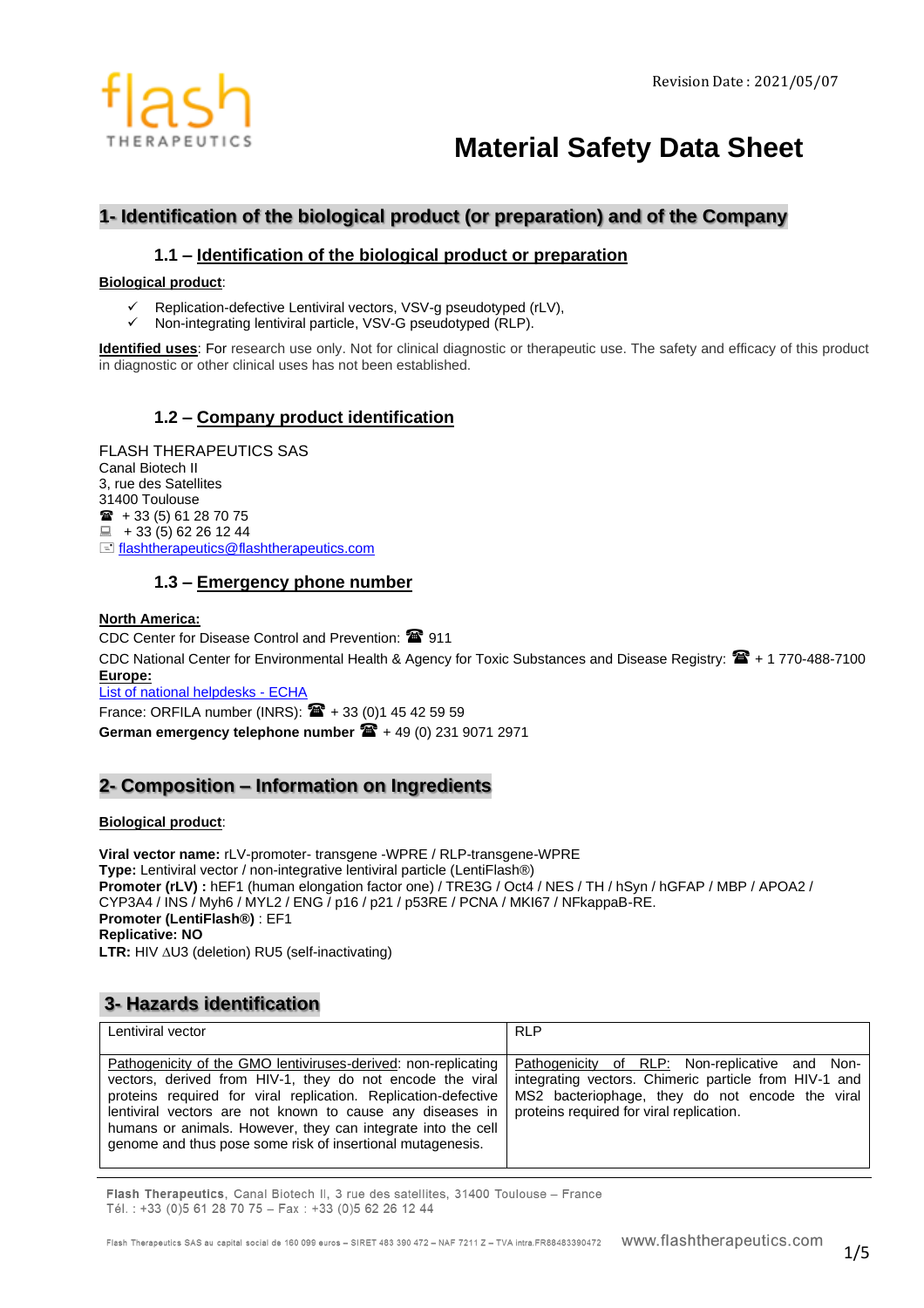

# **Material Safety Data Sheet**

## **Symbol:**



Biohazard

**Classification**: Biohazard of Biosafety level 2 BSL-2

#### **Potential health effects:**

Avoid contact with skin and eyes.

| <b>Principles routes of</b>  | Skin cut with accidental exposure to blood, Splashing into eyes, Ingestion |  |
|------------------------------|----------------------------------------------------------------------------|--|
| Exposure:                    |                                                                            |  |
| <b>Acute toxicity:</b>       |                                                                            |  |
| Eve                          | May cause irritation                                                       |  |
| <b>Skin</b>                  | May be harmful if absorbed through the skin                                |  |
| <b>Inhalation</b>            |                                                                            |  |
| <b>Ingestion</b>             | May be harmful if swallowed                                                |  |
| <b>Chronic toxicity:</b>     | Not available                                                              |  |
| <b>Environmental hazard:</b> | See section 13 (Disposal of care activities involving infectious risks)    |  |

#### **Precautionary statements** :

**P270** - Do not eat, drink or smoke when using this product.

**P262 -** Do not get in eyes, on skin, or on clothing.

**P273 -** Avoid release to the environment.

**P280 -** Wear protective gloves/protective clothing/eye protection/face protection.

# **4- First Aid measures**

| <b>General advice</b>                  | An accident/incident investigation form should be initiated and should<br>document the route(s) of exposure, the circumstances under which the exposure<br>incident occurred, the viral vectors titer, description of the transgene and if human blood,<br>fluids, tissues or cells are involved, the identification and documentation of the source<br>individual or material. |  |
|----------------------------------------|---------------------------------------------------------------------------------------------------------------------------------------------------------------------------------------------------------------------------------------------------------------------------------------------------------------------------------------------------------------------------------|--|
| <b>Skin contact without</b>            | Clean affected area with soap and water, then rinse.                                                                                                                                                                                                                                                                                                                            |  |
| lesion caused                          | Decontaminate the affected area with disinfectant adapted and validated                                                                                                                                                                                                                                                                                                         |  |
| If splashed on mucous                  | Flush thoroughly with water or saline solution (if wearing contact lenses, allowing the                                                                                                                                                                                                                                                                                         |  |
| membranes or eyes                      | water to loosen, not wear contact lenses when handling viral vectors)                                                                                                                                                                                                                                                                                                           |  |
| In the event of<br>puncture or injury: | area of skin with water<br>Clean<br>injured<br>the<br>rinse.<br>and<br>soap,<br>then<br>Decontaminate the affected area with a prolonged bath (at least 5 minutes) using an<br>adapted and validated disinfectant with appropriate spectrum of activity.                                                                                                                        |  |

# **5- Fire fighting measures**

Not applicable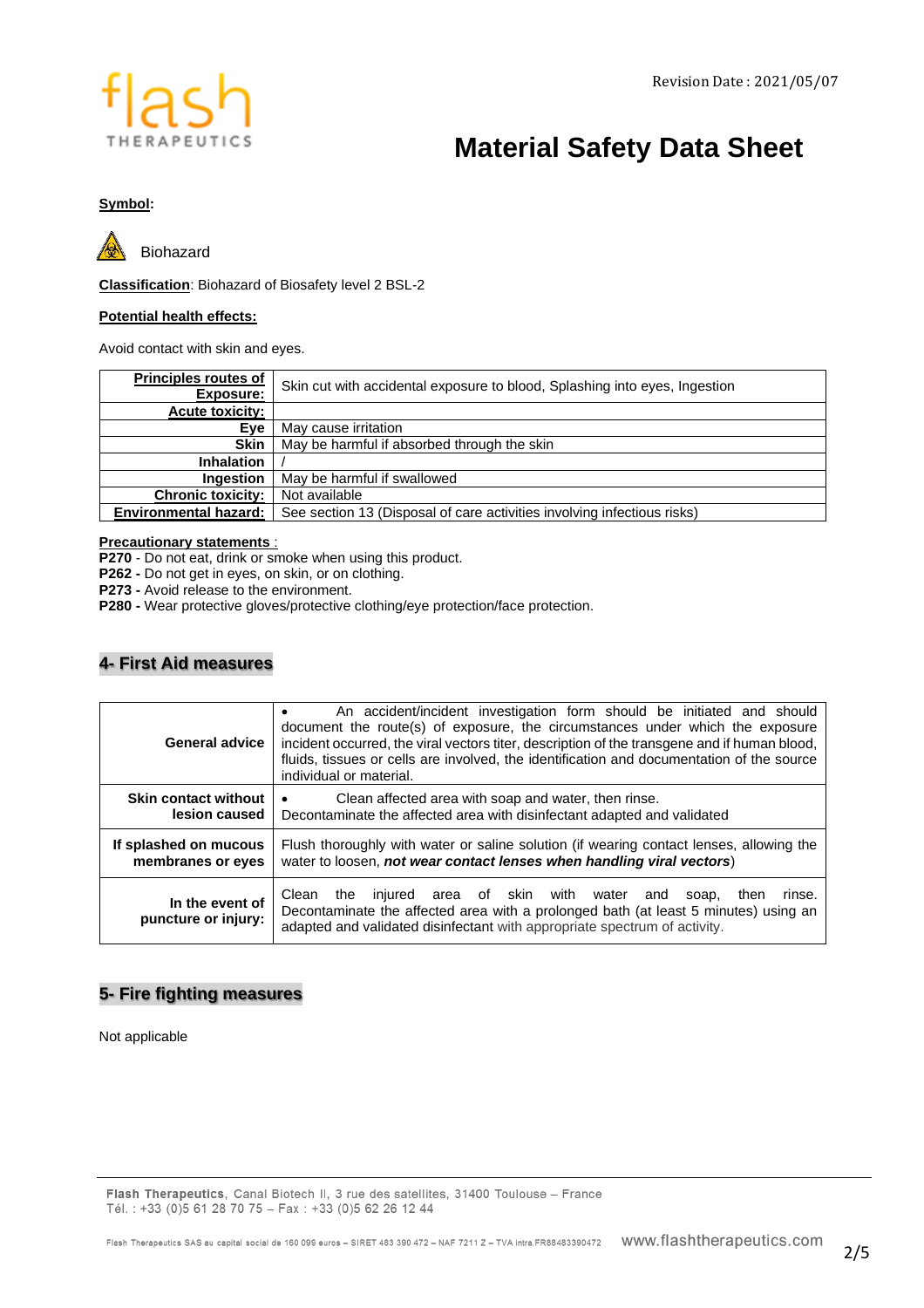# THERAPEUTICS

# **Material Safety Data Sheet**

# **6- Accidental release measures**

### **Safety personal precautions :**

- Use personal protective equipment: see section 8.
- Person to contact: Head of Health and Safety
- Keeping records of incidents.

#### **Environmental precautions:**

The use of lentiviral derived vectors implies laboratory biosafety procedures and practices in accordance with your country regulations.

For guidance on containment for lentiviral vectors, please refer to the Recombinant DNA Advisory Committee (RAC) guidelines for research with lentiviral vectors:

[https://osp.od.nih.gov/wp-content/uploads/Lenti\\_Containment\\_Guidance.pdf](https://osp.od.nih.gov/wp-content/uploads/Lenti_Containment_Guidance.pdf)

In the USA, download the U.S. Department of Health and Human Services Centers for Disease Control and Prevention and National Institutes of Health, **Biosafety in Microbiological and Biomedical Laboratories (BMBL)**, Fifth Edition, Feb 2007 here: [http://www.cdc.gov/biosafety/publications/index.htm.](http://www.cdc.gov/biosafety/publications/index.htm)

See also: **NIH Guidelines For Research Involving Recombinant DNA Molecules (NIH Guidelines)**, Avril 2016, downloadable here:

[https://osp.od.nih.gov/wp-content/uploads/2013/06/NIH\\_Guidelines.pdf](https://osp.od.nih.gov/wp-content/uploads/2013/06/NIH_Guidelines.pdf)

**Methods for cleaning up:** In case of spills of viral supernatant, soak up with inert absorbent material and decontaminate the area by using an adapted and validated disinfectant with appropriate spectrum of activity.

# **7- Handling and storage precautions**

**Advice on safe handling**: Handle a biohazardous material under Biosafety Level 2 (BSL-2) containment.

- The use of gloves is strongly recommended when handling bags containing vials of viral-derived vectors.
- For laboratory use of viral derived vectors, the use of gloves and disposable lab coats is strongly recommended. • This product must be handled only inside a biological safety cabinet with BSL-2 precautions. The use of lentiviral derived vectors implies laboratory biosafety procedures and practices in accordance with your country regulations.

#### • **Storage conditions:**

- Tank: The viral vectors must be kept at -80°C (freezer with "Biohazard" symbol) immediately upon receipt.
- Conditions: -80°C upon receipt.

### **8- Exposure controls, personal protection**

#### **Exposure control :**

| <b>Collective protection</b>                   | BSL-2 containment,<br>BSC-2 Biosafety cabinet-2 |                                             |
|------------------------------------------------|-------------------------------------------------|---------------------------------------------|
| <b>Personal Protective</b><br><b>Equipment</b> |                                                 |                                             |
|                                                | Respiratory protection                          |                                             |
|                                                | Eye / Face protection                           | Mask with visor / plastic visors or goggles |
|                                                | Skin and body protection                        | Cotton blouse / lab coats                   |
|                                                | Hand protection                                 | gloves                                      |
| <b>Environmental</b><br>protection             | <b>BSL-2</b> containment                        |                                             |

Mandatory use of gloves and disposable lab coats are required for handling viral vectors.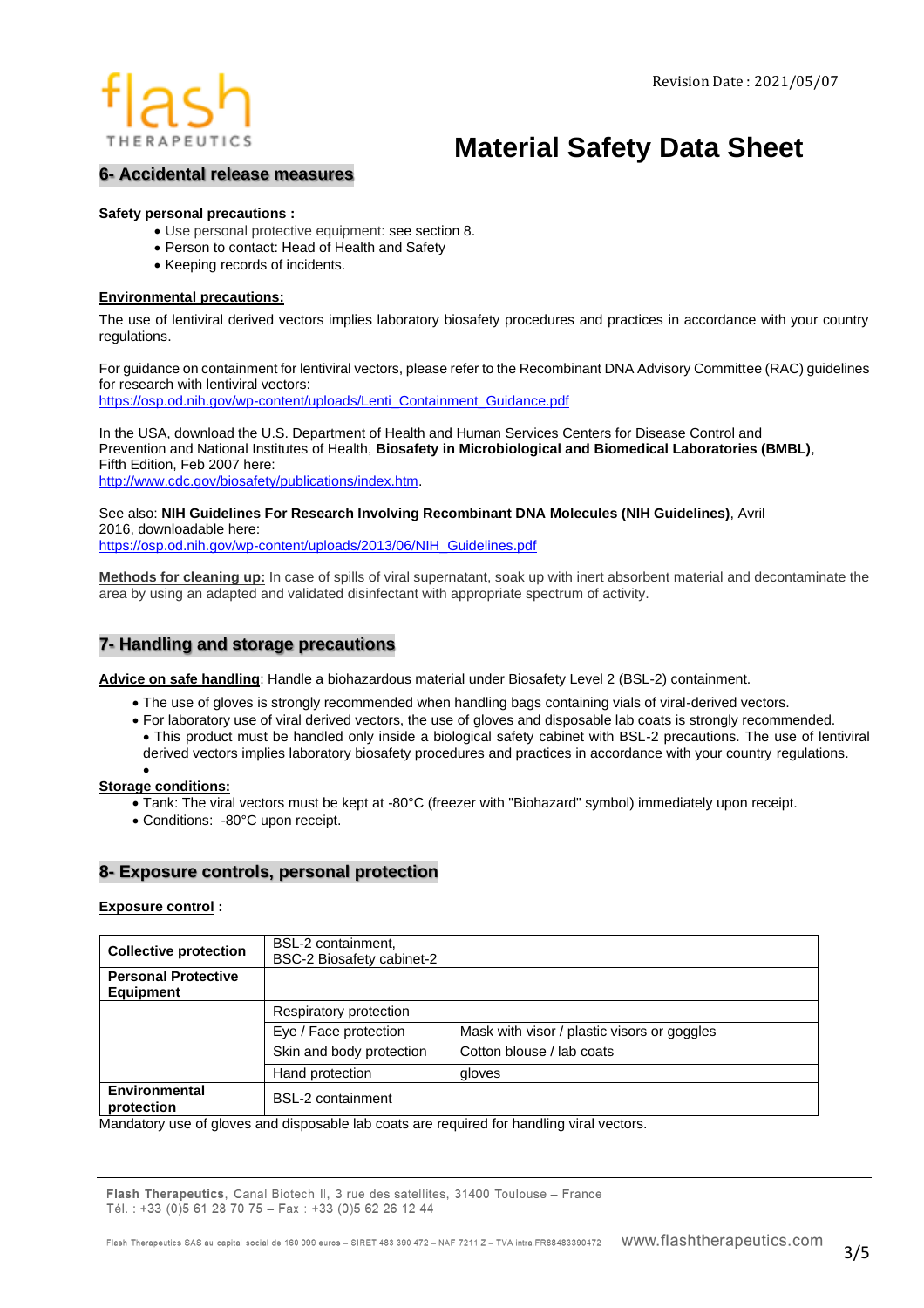# **Material Safety Data Sheet**

## **9- Physical and chemical properties**

Serum free medium. **Appearance:** clear **Physical state:** liquid **Odor:** none

# **10- Stability and reactivity**

Lentiviral vectors are stable for several years at -112 °F (-80 ° C). **Stability:** They are not stable in air or water. Do not dilute in water, if required, vectors must be diluted in an appropriate buffer. **Hazardous Decomposition Products**: None under normal use conditions.

### **11- Toxicological information**

No information available

# **12- Ecological information**

**Degradability:** degradation for 15 min at +122 °F (+50°C)

## **13- Disposal information**

Lentiviral vectors are GMOs; they are classified as **Risk Group 2** by the World Health Organization (WHO). Waste must be disposed of in accordance with the country, federal, state and local environmental control regulations for biohazardous material.

# **14- Transport information**

**Number ONU/UN**: 3373 **Class**: 6.2 if packaged with ice dry **Risk category**: Biological substance, Category B **Expedition name**: lentiviral vectors (GMO) **Labeling**: Class 9 label, including UN1845, and net weight if packaged with dry ice **Packing instruction 650**:



Packing and Labeling of Clinical Specimens